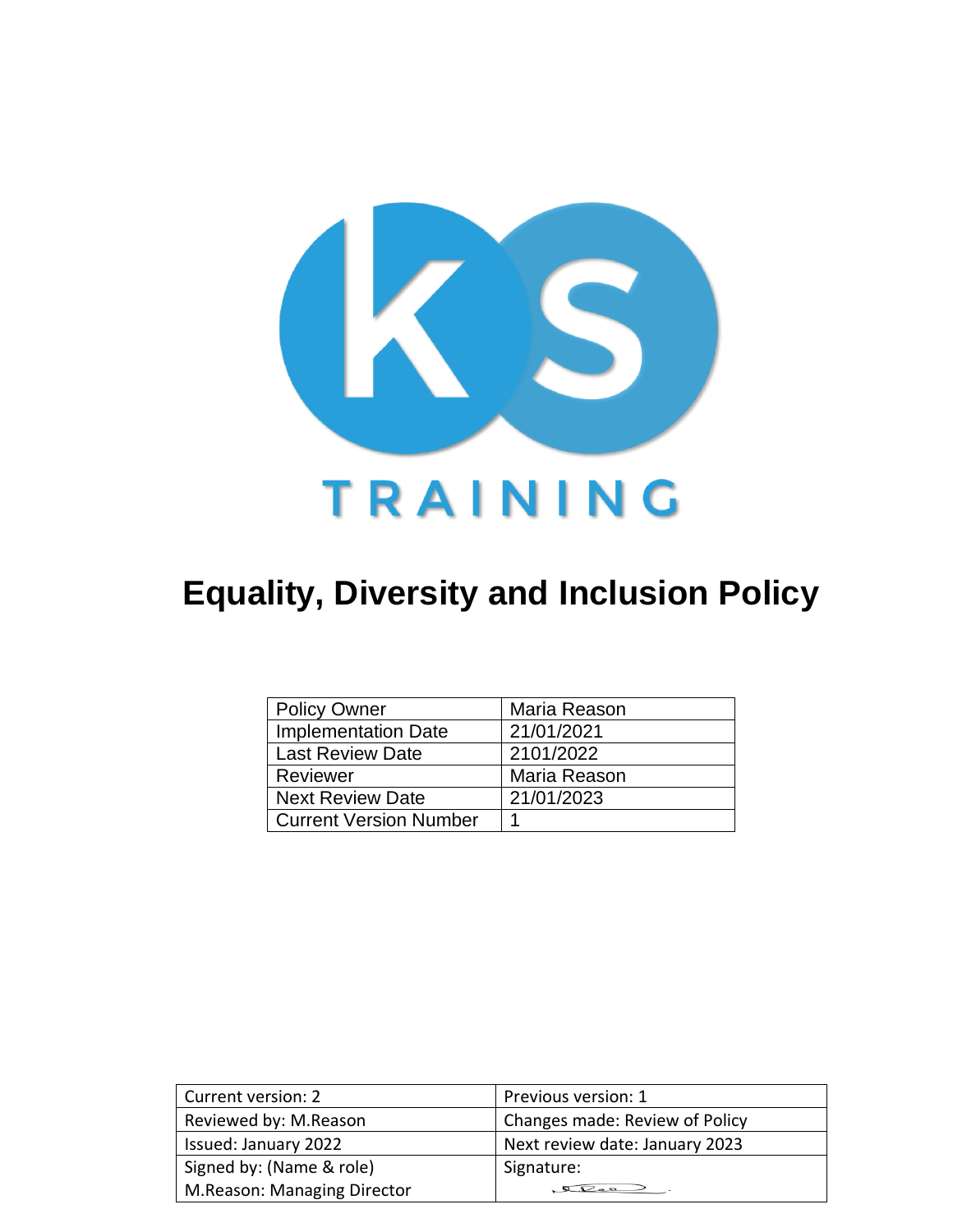1. Introduction

## **This policy is a high-level overarching policy and sits on top of detailed policies/procedures and guidance.**

■ KS Training is committed to providing equal opportunities in education, training and employment for its learners, staff, and employers. This is shared and acted on by all KS Training staff and is the overall responsibility of the Managing Director, Head of Quality and the Board of Directors. The impact and effectiveness of our policy and the importance we place upon it, is central to our organisational values. We aim to prepare learners for successful life in modern Britain and promote the fundamental British values of democracy, the rule of law, individual liberty and mutual respect and tolerance of those with different backgrounds, faiths and beliefs. We will provide a safe environment where learners are able to speak out about radicalisation, extremism and harassment. KS Training are committed to learners, supporting them to gain knowledge and understanding

on how to protect themselves from the risks associated with radicalisation, extremism, forms of abuse, grooming and bullying, including through the use of social media.

The policy reflects national legislation and guidelines on good practice:

- Equality Act 2010
- Human Rights Act 1998

KS Training is committed to fully implementing all current equality legislation. We keep legislation under review to ensure full compliance.

As part of our accountability as an employer, KS Training will ensure all staff receive appropriate induction in relation to their personal rights and responsibilities regarding equal opportunity legislation and the implementation of our own policy and procedures.

| Current version: 2          | Previous version: 1            |
|-----------------------------|--------------------------------|
| Reviewed by: M.Reason       | Changes made: Review of Policy |
| Issued: January 2022        | Next review date: January 2023 |
| Signed by: (Name & role)    | Signature:                     |
| M.Reason: Managing Director |                                |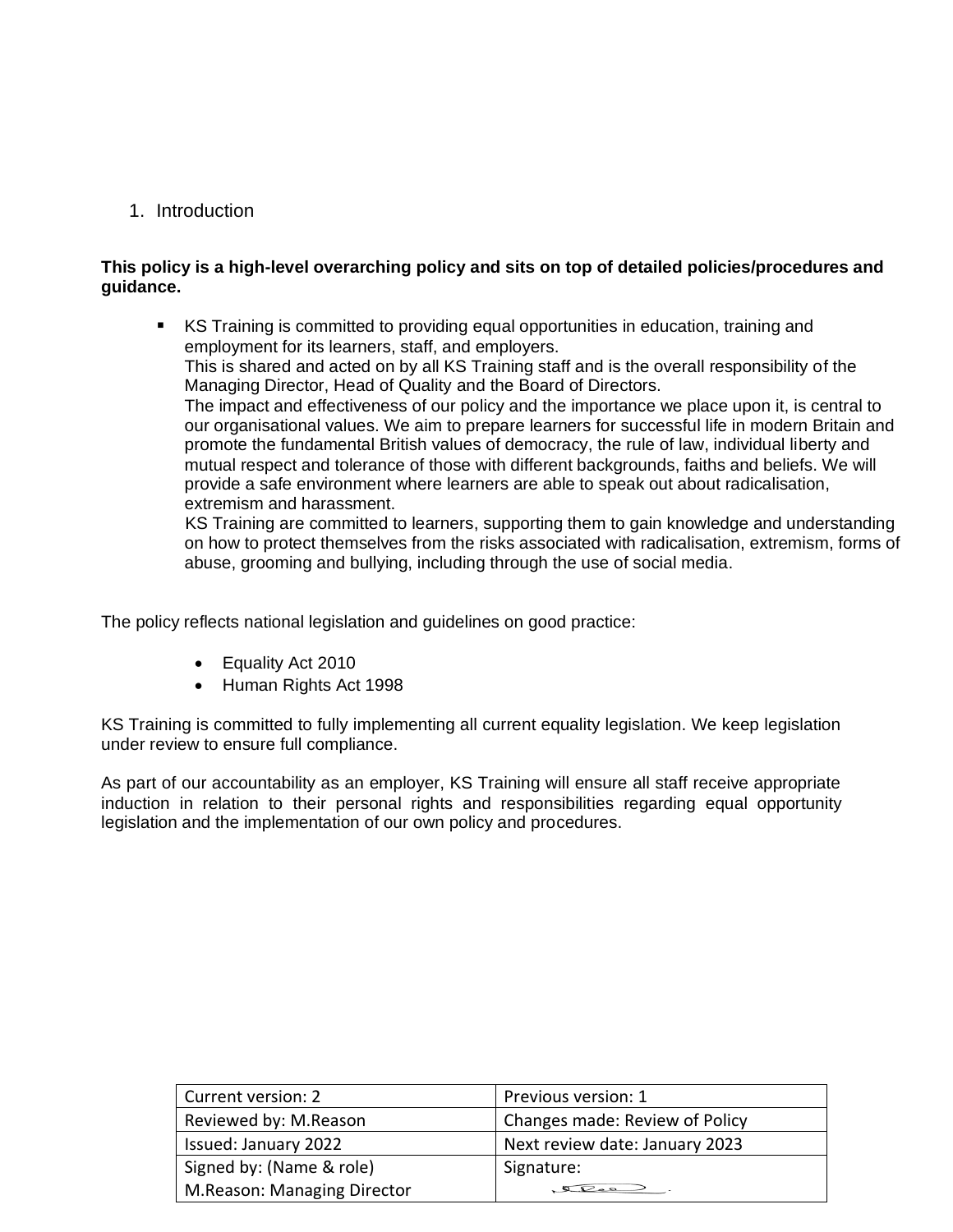# **Protected characteristics:**

- 1. Age
- 2. Disability
- 3. Gender reassignment
- 4. Marriage & civil partnership
- 5. Pregnancy and maternity
- 6. Race
- 7. Sexual orientation
- 8. Religion and belief
- 9. Sex

*KS Training is committed to removing conditions which place people at a disadvantage and will actively work to prevent prejudice and discrimination. KS Training will, where reasonably possible, focus public funding on individuals who are disadvantaged and least*  likely to participate in education and training and will work with other partners to widen *participation and support learners' progression for further learning working towards career aspirations.*

KS Training promotes and expects all Directors, employees, learners, employers, and stakeholders to implement this policy.

The 2010 Act now includes some of these protections to characteristics to which employers and business owners must be aware of the seven different types of discrimination under the new legislation.

These are:

# **1. Direct Discrimination**

Direct Discrimination occurs when someone is treated less favorably than another person because of a protected characteristic they have or are thought to have (see Perceptive Discrimination below), or because they associate with someone who has a protected characteristic (see Associative Discrimination below).

## **2. Associative Discrimination**

This already applies to Race, Religion or Belief and Sexual Orientation. It is now extended to cover Age, Disability, Gender Reassignment and Sex. This is direct discrimination against someone because they associate with another person who possesses a protected characteristic.

## **3. Perceptive Discrimination**

This already applies to Age, Race, Religion or Belief and Sexual Orientation. It is now extended to cover Disability, Gender Reassignment and Sex. This is direct discrimination against an individual because others think they possess a particular protected characteristic.

| Current version: 2          | Previous version: 1            |
|-----------------------------|--------------------------------|
| Reviewed by: M.Reason       | Changes made: Review of Policy |
| Issued: January 2022        | Next review date: January 2023 |
| Signed by: (Name & role)    | Signature:                     |
| M.Reason: Managing Director |                                |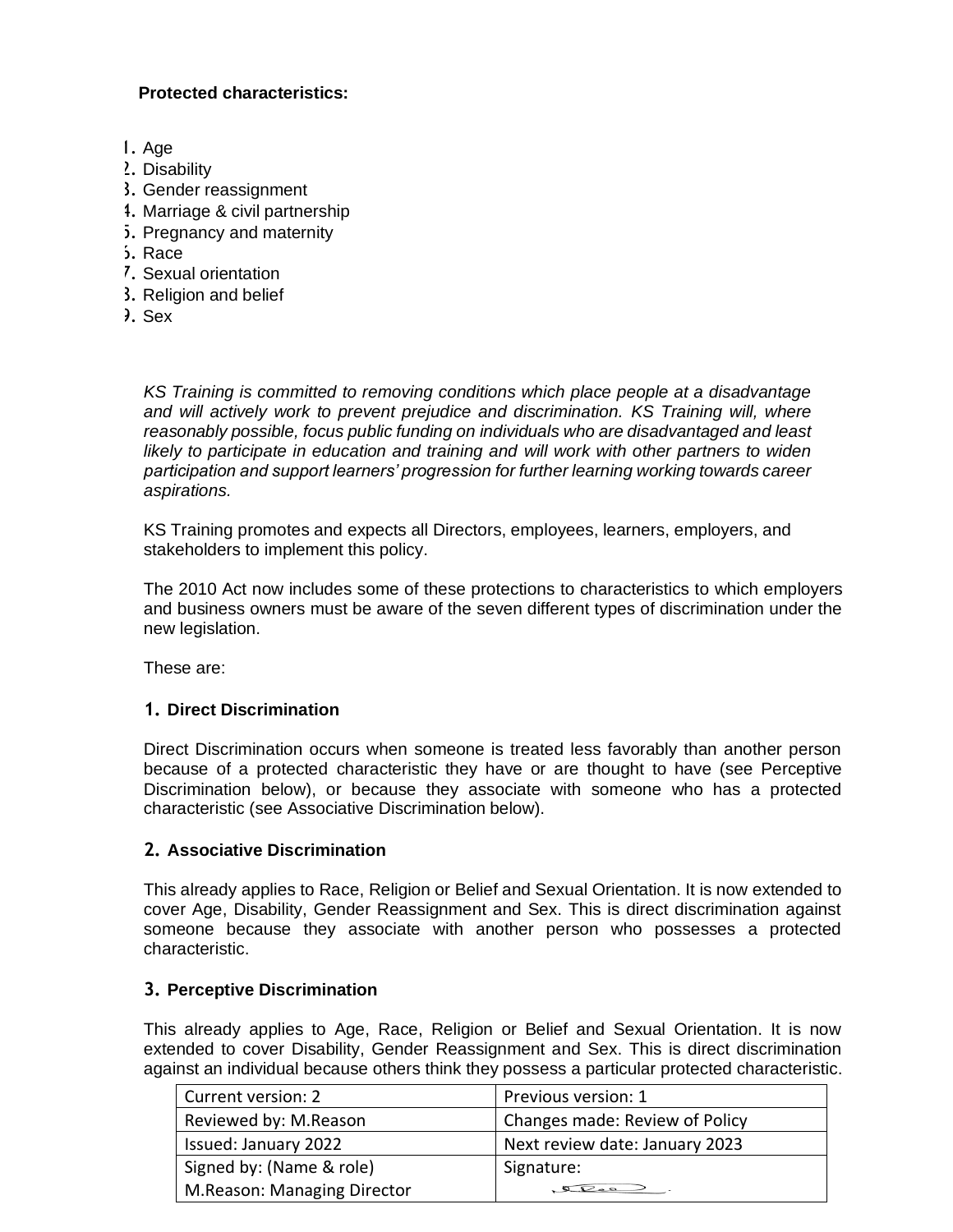It applies even if the person does not actually possess the characteristic.

# **4. Indirect Discrimination**

This already applies to Age, Race, Religion or Belief, Sex, Sexual Orientation and Marriage and Civil Partnership. It is now extended to cover Disability and Gender Reassignment.

Indirect Discrimination can occur when you have a condition, rule, policy or even a practice in your organisation that applies to everyone but particularly disadvantages people who share a protected characteristic.

## **5. Harassment**

Harassment is "unwanted conduct related to a relevant protected characteristic, which has the purpose or effect of violating an individual's dignity or creating intimidating, hostile, degrading, humiliating or offensive environment for that individual".

Employees will now be able to complain of behavior that they find offensive even if it is not directed at them, and the complainant need not possess the relevant characteristic themselves. Employees are also protected from harassment because of perception and association.

## **6. Third Party Harassment**

This already applies to Sex. It is now expected to cover Age, Disability, Gender Reassignment, Race, Religion or Belief and Sexual Orientation.

The Equality Act makes you potentially liable for harassment of your employees by people (third parties) who are not employees of your company, such as customers or clients.

# **7. Victimisation**

Victimisation occurs when an employee is treated badly because they have made or supported a complaint or raised a grievance under the Equality Act; or because they are suspected of doing so. The Equality Act amends the definition 'victimisation', so that no longer needs to point to a comparator.

## 2. Breadth of this Policy

All areas of KS Training provision and working partnerships both internal and external, such as learners and employers are covered by this policy.

## 3. Implementation and Accountability

The CEO, Directors and Head of Quality are responsible for promoting equal opportunities on behalf of KS Training. They are also responsible for ensuring that effective policies and procedures are in place to ensure the continued improvement of equality, diversity, and Inclusion throughout the organisation to the benefit of all its users. At a strategic level, our policy will be reviewed periodically in conjunction with statistics, emerging trends, and legislation to ensure it remains relevant, current,

| Current version: 2          | Previous version: 1            |
|-----------------------------|--------------------------------|
| Reviewed by: M.Reason       | Changes made: Review of Policy |
| Issued: January 2022        | Next review date: January 2023 |
| Signed by: (Name & role)    | Signature:                     |
| M.Reason: Managing Director |                                |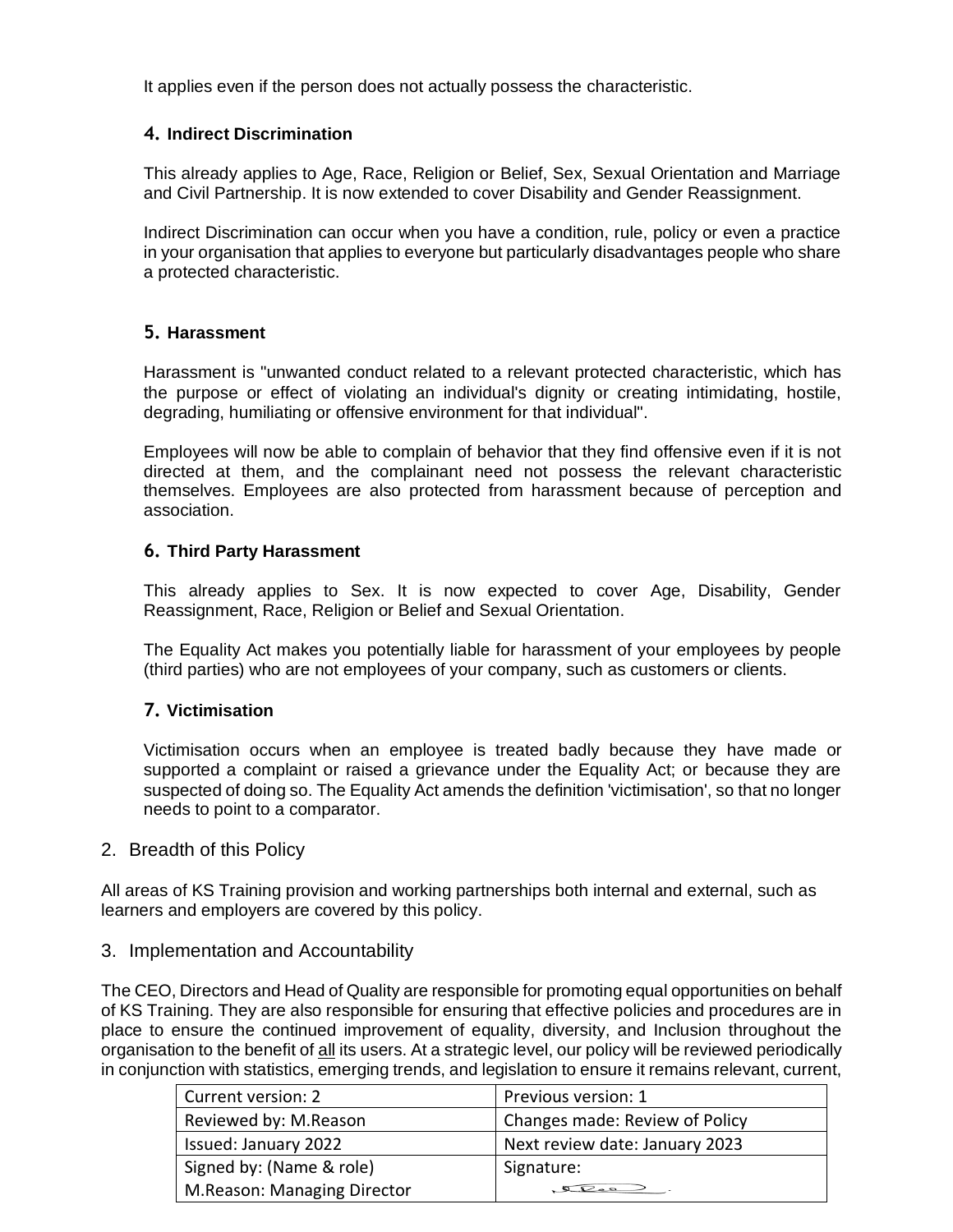and reflective of internal and external influencing factors.

4. How we monitor the promotion, implementation and effectiveness of this policy with Staff, Learners and Employers

**The Managing Director and HR** is responsible for implementing, reviewing and the effectiveness of KS Training's Equal Opportunities Policy relating to the employment of staff.

**The Managing Director, Head of Quality and HR** is responsible for ensuring that equal opportunities are continuously promoted. Which includes monitoring and evaluation of its overall effectiveness both internally and externally, with staff, learners, employers, and subcontractors. External specialist companies maybe sourced to complete and external review further.

**All Directors, Managers and Staff** are responsible for creating a safe, welcoming and inclusive environment free from any direct or indirect discrimination promoting equal opportunities at all times.

KS Training Ltd are responsible for promoting equal opportunities and putting our policy into practice within all aspects of their work, creating an inclusive and welcoming environment for all. We aim to provide a safe environment free from any form of direct or indirect discriminatory behaviour. All will not tolerate prejudiced behaviour. The promotion of fundamental British values is at the heart of our work.

KS Training will work to protect learners from radicalisation and extremism and respond swiftly where learners are vulnerable to these issues.

**All Learners** receive teaching and learning in relation to Equality, Diversity, and Inclusion as part of their program.Throughout teaching and learning activities learners understanding, commitment to Equal Opportunities and its implementation is contextualized enhancing learners knowledge.

**All Employers** receive Information, Advice & Guidance about the apprenticeship program that learners will be enrolling onto with KS Training. Each employer will receive a contract, TNA and Health and Safety questionnaire as part of the onboarding process. This includes knowledge and accessibility to KS Trainings Equality, Diversity and Inclusion Policy. In addition, employer's understanding and commitment to equal opportunities and its implementation is monitored throughout the learner's program and captured in reviews, training, employer surveys and any other relevant opportunities.

| Current version: 2          | Previous version: 1            |
|-----------------------------|--------------------------------|
| Reviewed by: M.Reason       | Changes made: Review of Policy |
| Issued: January 2022        | Next review date: January 2023 |
| Signed by: (Name & role)    | Signature:                     |
| M.Reason: Managing Director | $Q_{P-2}$                      |

# 5. Policy Content and Breaches To Our Policy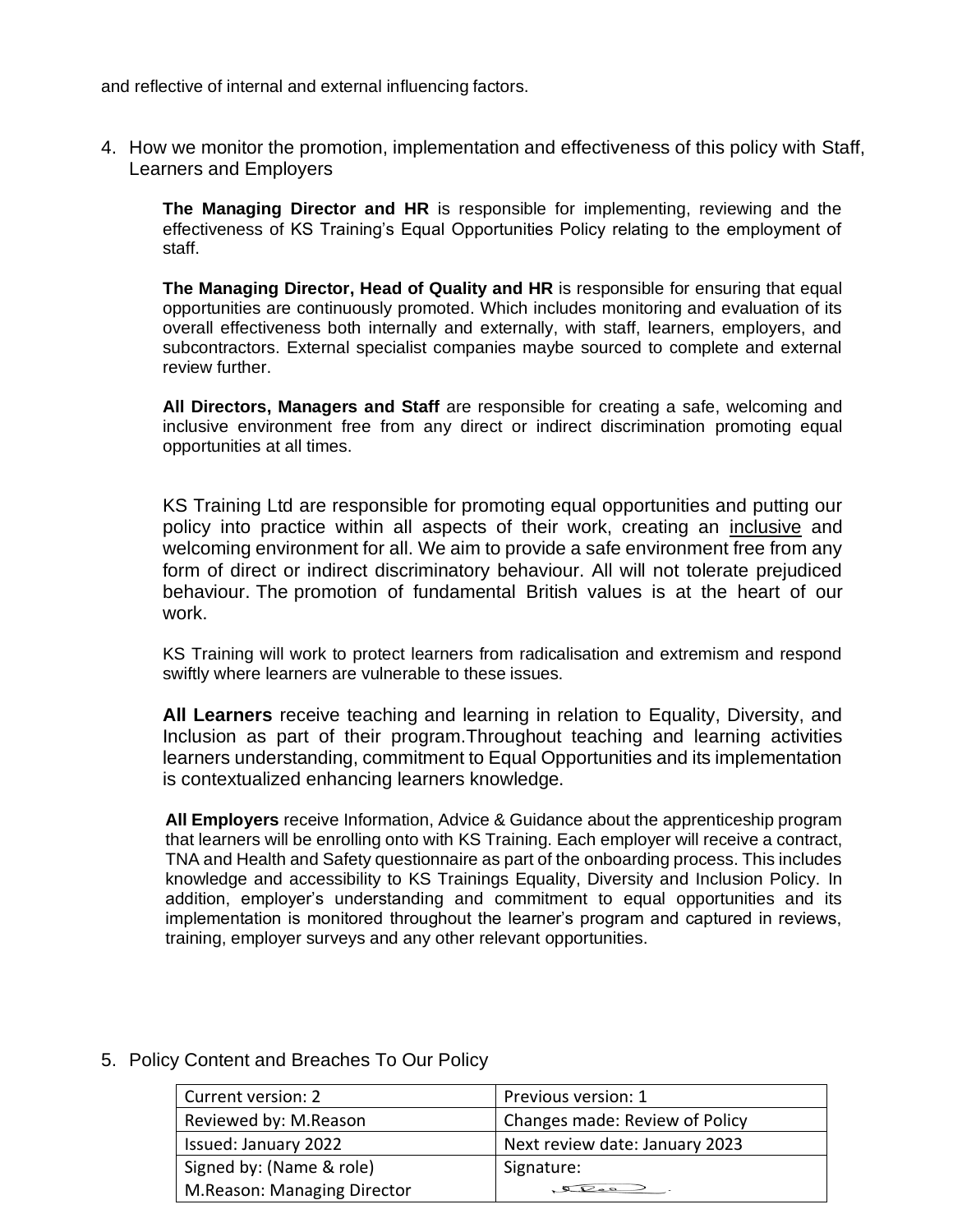- KS Training seeks to ensure equality of opportunity and the fair treatment for all those involved in our activities.
- KS Training will not tolerate, and will eliminate, any discrimination, harassment victimisation or bullying. This applies to all regardless of seniority, gender, religion, age, race/ethnicity, disability, religious or belief persuasion, marital status, and sexual orientation, gender reassignment or any other grounds. All parties are open to challenge any breach of this policy by making a formal complaint as per KS Trainings Complaints Policy.

## KS TRAINING Ltd WILL WORK ACTIVELY TO ADVANCE PROGRESSION IN THE BELOW KEY AREAS

#### Participation of Learners, Retention and Achievement

KS Training supports learners regardless of gender, age, ethnicity, disability, religious or belief persuasion, gender reassignment, marital/civil single status, sexual orientation, or pregnancy/maternity. We understand that sometimes your background can determine some of your learning needs. KS Training will work to ensure these are met.

KS Training Ltd will make all reasonable efforts to meet the special needs of any individual arising from religious or cultural obligations.

#### Monitoring, Evaluation and Targeting Achievement

- KS Training will monitor full learner data on the basis of race, gender, disability, and age and other protected characteristics to ensure that all groups of learners achieve and that any gaps in progress and attainment between different groups of learners are reviewed, and narrowed. Where variation is found in the achievement of different groups of learner's interventions will be taken.
- **EXECT** Learners make progress during their program compared with their starting points, with particular attention to progress by different groups of learners.
- 1. KS Training monitors staff in relation to a number of protected characteristics including religion and sexual orientation and is expanding its scope to include other protected categories. Any indication of inequality will be investigatedand acted upon, such as underrepresentation of groups.
- 2. Feedback from quarterly/annual learner/employer surveys will be used to ascertain the effectiveness of our policy. Monthly learner retention and achievement data will be collected to underpin the survey results and formally reviewed to assist target setting; these processes will assist in confirming the success of our policy in terms of recruitment, retention and achievement. This will also identify any themes for specific action and assist benchmarking our performance against previous years. Leaver analysis will be collected monthly and reviewed alongside the above; any identified trends will be used to make targeted improvements.

| Current version: 2          | Previous version: 1            |
|-----------------------------|--------------------------------|
| Reviewed by: M.Reason       | Changes made: Review of Policy |
| Issued: January 2022        | Next review date: January 2023 |
| Signed by: (Name & role)    | Signature:                     |
| M.Reason: Managing Director |                                |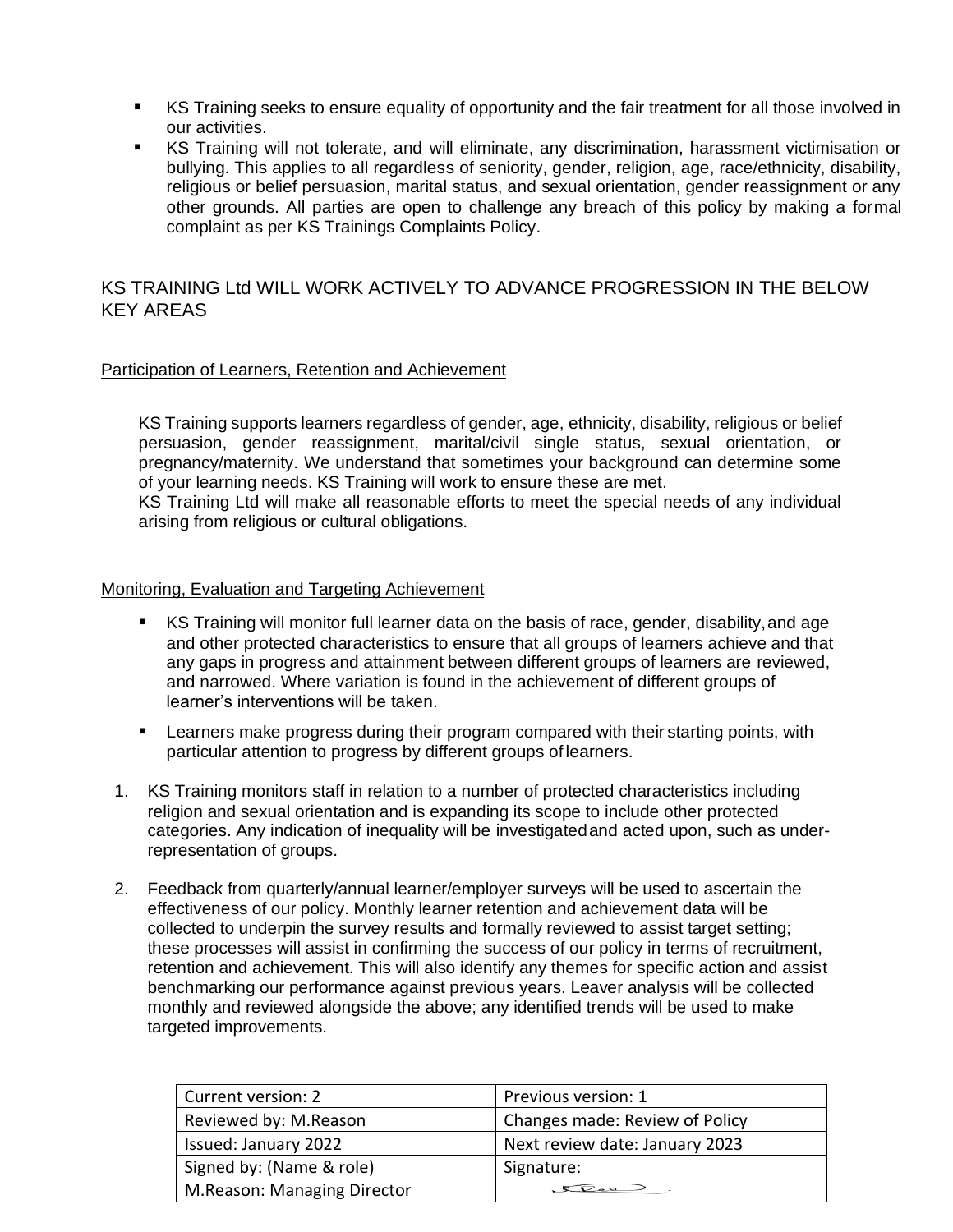Learners with severe and complex special educational needs will be encouraged to gain skills and progress to become more independent in their everyday life and/or progress to positive destinations such as work trials, employment, or further education.

- We will assist learners with special educational needs to become more independent in their everyday life by providing an enriching and relevant curriculum.
- Learners will be encouraged to provide feedback and/or raise concerns through our safeguarding team.
- 3. Monitor staff religion/belief and sexual orientation and expand to include all nine protected characteristics to remove any unforeseen barriers to learning and employment.

## Harassment and Discrimination

KS Training will protect learners from harassment, victimisation, discrimination or bullying of any kind. All learners, staff, employers and Subcontractors and Suppliers are required and expected to uphold these values.

## Meeting the needs of the Learner, Recruitment and Widening Participation

- The selection criteria applied to both staff and learners internally and by an employer will be assessed against how well a candidate can meet the requirements of the job description; meaning selection is made on ability to do the job/undertake training for the job.
- Recruitment of staff and volunteers will be subject to DBS checks appropriate to safeguarding principles.
- We will actively monitor our recruitment and staff development practice to measure our effectiveness in applying equality, diversity and inclusion to the recruitment, development and promotion of employees.
- Records of interviews are stored according to the company's procedures and include the reasons why applicants were not selected.
- Positive Action Employers have been entitled to encourage applications from groups they reasonably consider to be under-represented in their industry. KS Training will use this option where relevant.
- KS Training respect the diversity of learners and wherever possible will draw on examples of cultural community backgrounds within teaching, training or assessment materials and marketing activities. Materials will NOT contain negative insulting stereotypes on any grounds.

| Current version: 2          | Previous version: 1            |
|-----------------------------|--------------------------------|
| Reviewed by: M.Reason       | Changes made: Review of Policy |
| Issued: January 2022        | Next review date: January 2023 |
| Signed by: (Name & role)    | Signature:                     |
| M.Reason: Managing Director |                                |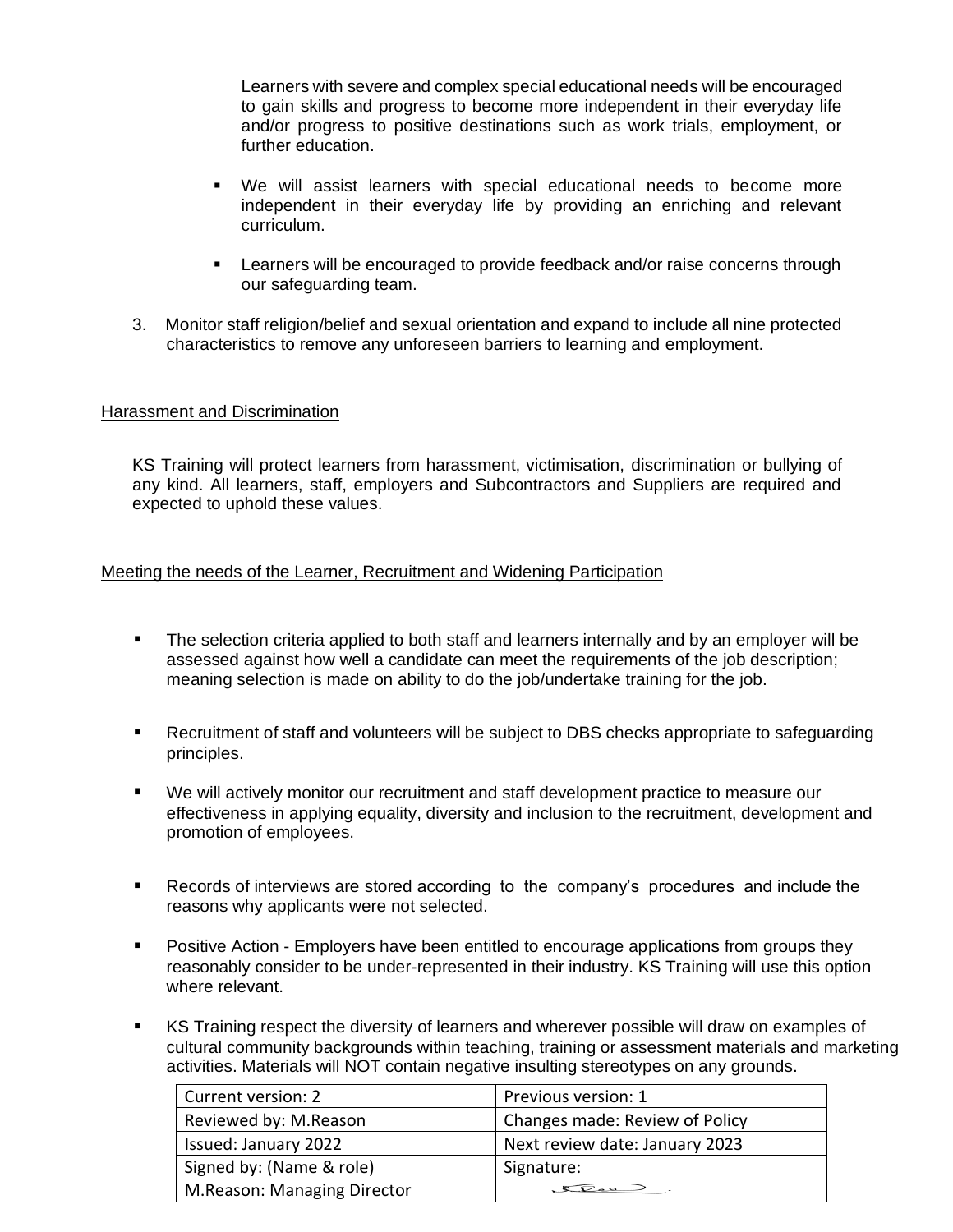- KS Training will engage Learners know how to keep themselves fit and healthy, both physically and emotionally.
- Enrichment activities will allow all learners to explore personal, social and ethical issues and take part in life in community activities and the wider society in Britain.
- All Staff respect each other and learners, and learners are expected to respect all staff and each other.

## Celebrating diversity and promoting positive role models

- KS Training will reflect and promote positive contributions of all regardless of gender, age, race/ethnicity, disability, religious or belief persuasion, marital/civil or single status, sexual orientation or gender reassignment. It will ensure that our marketing plans reflect our policy and any special incentives to highlight under-represented groups/occupational areas. Where relevant, advertising will include our statement: "KS Training –We are an equal opportunities employer and training provider, and we encourage applications from underrepresented groups".
- KS Training will actively promote staff and training development in equal opportunities for all employees.
- KS Training will monitor and review the course materials and learning resources to ensure they are appropriate and promote, where appropriate, equal opportunities and do not contain any stereotypical or insulting images.
- We will ensure our teaching, learning and assessment promote equality, raise awareness of diversity and tackle discrimination, victimisation, harassment, stereotyping, radicalisation and bullying.
- KS Training will review on an annual basis the effectiveness of our complaint's procedures designed to assist learners, employers, staff and Suppliers which will raise any issue under equal opportunities or any other grievances.
- KS Training will ensure that our policy is understood and upheld by all those who work with us including staff, learners, employers, Suppliers and partner organisations.

## Review of KS Training's Equal Opportunities Policy

The policy will be reviewed in full on an annual basis to ascertain its effectiveness. Where fundamental changes are made, stakeholders will be informed. This report will in part inform the Self-Assessment Report and the Quality Improvement Plan. Revision of Performance Indicators may be adjusted following this process.

6. Training of Staff to Ensure Implementation Of Policy

| Current version: 2          | Previous version: 1            |
|-----------------------------|--------------------------------|
| Reviewed by: M.Reason       | Changes made: Review of Policy |
| Issued: January 2022        | Next review date: January 2023 |
| Signed by: (Name & role)    | Signature:                     |
| M.Reason: Managing Director |                                |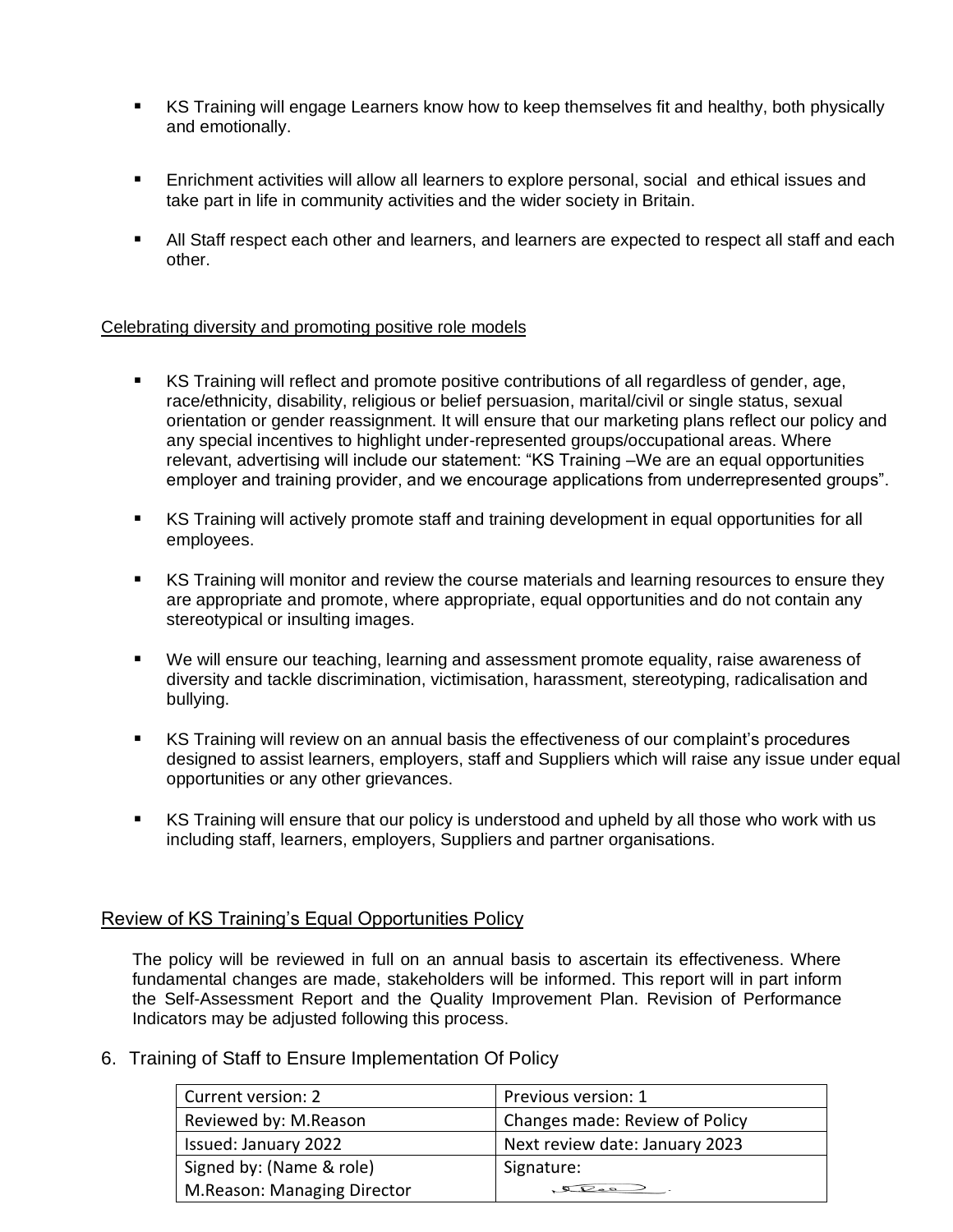All KS Training staff will receive training on the policy and its implementation during their induction period. They will then receive refresh training on an annual basis and implementation of the policy will be monitored during the OTLA process.

## Associated Policies

There are further policies in support of this Equality, Diversity and Inclusion policy covering areas such as discipline and grievance, safeguarding, data protection, Code of conduct behaviour and harassment and disabilities which can be requested if required.

| Current version: 2          | Previous version: 1            |
|-----------------------------|--------------------------------|
| Reviewed by: M.Reason       | Changes made: Review of Policy |
| Issued: January 2022        | Next review date: January 2023 |
| Signed by: (Name & role)    | Signature:                     |
| M.Reason: Managing Director |                                |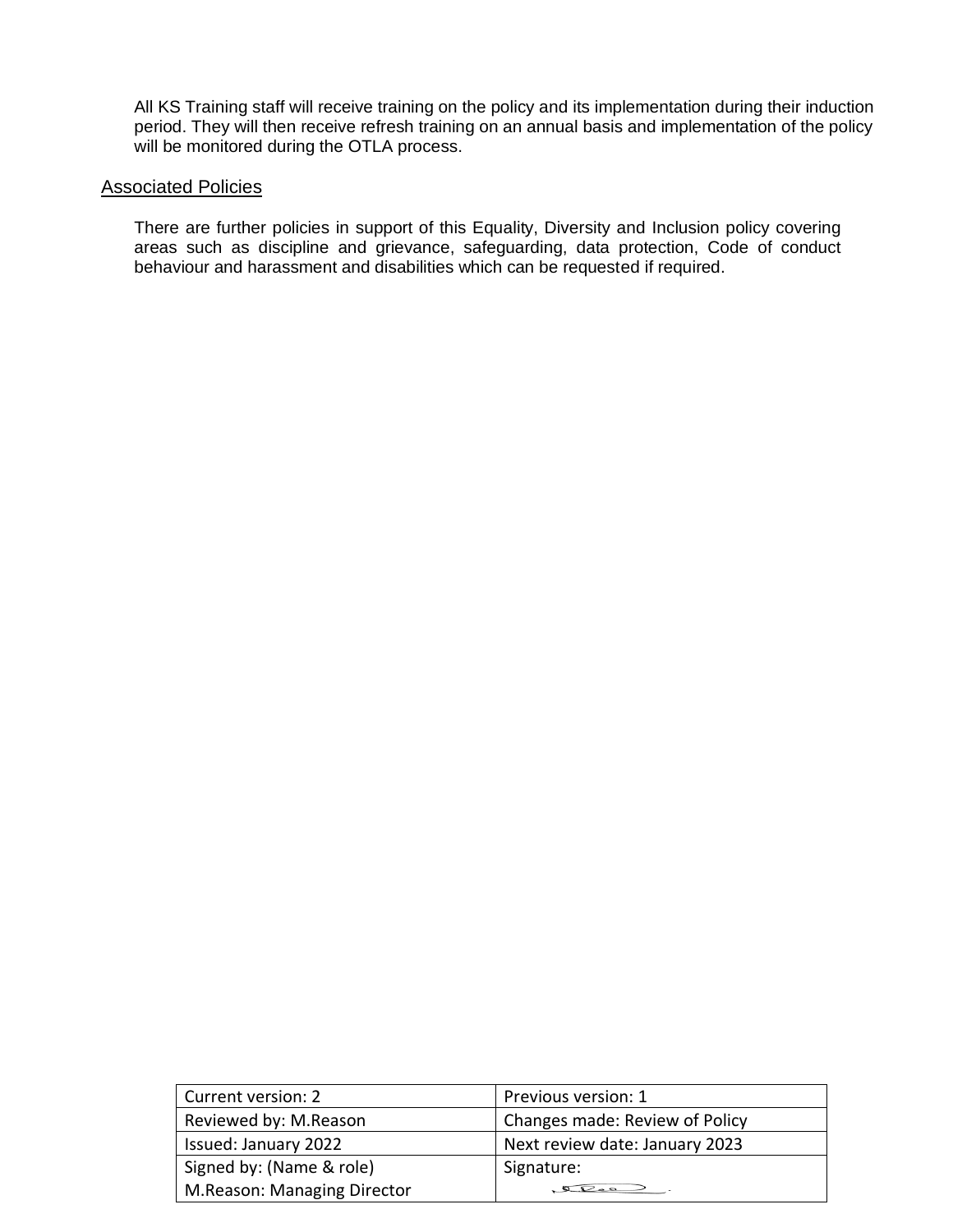## **ANNEX 1**

## **EQUALITY, DIVERSITY & INCLUSION DEFINITIONS**

Understanding Equality, Diversity & Inclusion

By the proactive use of equal opportunity, experiencing discrimination or being disadvantaged can be prevented or stopped through legislation and positive intervention. Equality of Opportunities is to ensure that no group receives less favorable treatment and encompasses the nine protected characteristics.

#### **Racism**

All attitudes, procedures, and patterns – economic, social and cultural – whose effect (though not necessarily whose conscious intention) is to create, maintainand extend the power, influence and privilege of one group of people over another. An implicit set of negative beliefs about a racial or ethnic group can result in offensive or violent behaviour towards members of a racial or ethnic group.

## **Sexism**

All attitudes, procedures, and patterns – economic, social and cultural – whose effect (though not necessarily whose conscious intention) is to create, maintainand extend the power, influence and privilege of people of one sex over people of the other.

## **Prejudice**

An opinion or feeling about people of a different group, which is formed. beforehand, without informed knowledge, thought or reason and which is likely to be sustained even in the face of evidence to the contrary.

#### **Discrimination**

Less favorable treatment of an individual or group, which is not based on their work performance or conduct as a member of staff or student.

## **Indirect Discrimination**

This occurs when a requirement or condition is applied which, whether intentionally or not, adversely affects a particular individual or group considerably more than others and cannot be justified.

#### **Disability Discrimination**

Less favorable treatment of an individual or group on account of their disability or, if without justification, a reasonable adjustment is not made.

## **Institutional Discrimination**

This occurs when a person or a group of people become discriminated against on the basis of any of the nine protected characteristics as a result of the arrangements and accepted practices within an institute.

#### **Racial Discrimination**

Less favorable treatment of an individual or group on account of their racial origin or colour.

| Current version: 2          | Previous version: 1            |
|-----------------------------|--------------------------------|
| Reviewed by: M.Reason       | Changes made: Review of Policy |
| Issued: January 2022        | Next review date: January 2023 |
| Signed by: (Name & role)    | Signature:                     |
| M.Reason: Managing Director | $Q_{P-2}$                      |